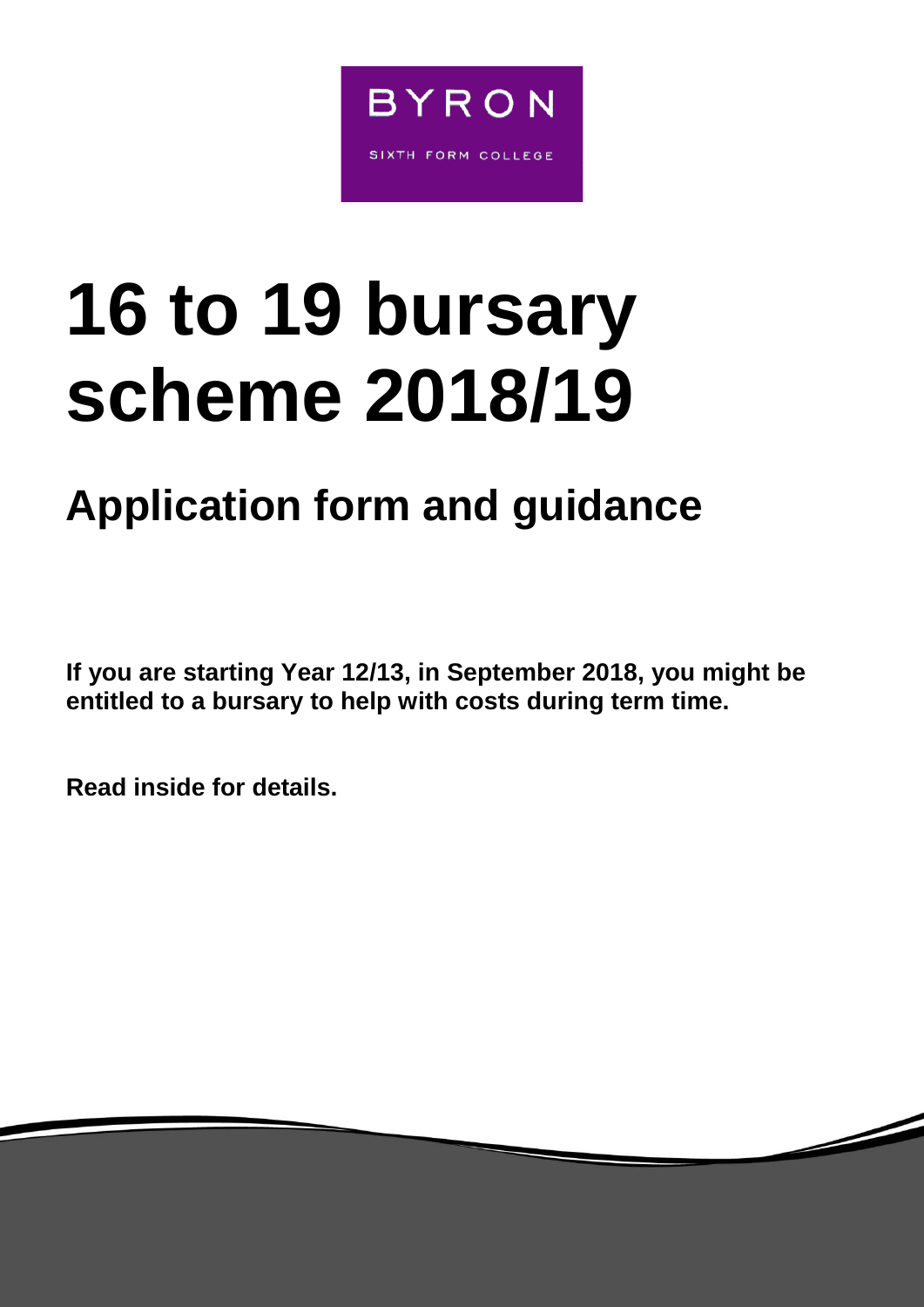## **What is the 16 to 19 school bursary scheme?**

Bursaries provide financial help to young people aged 16 to 19 who face financial barriers to participating in education or training, provided they meet agreed standards of attendance and behaviour.

The scheme is being administered by St Bede's Catholic Comprehensive School & Byron Sixth Form.

#### **Who is eligible for the bursary scheme?**

Our 16 to 19 bursary scheme offers three types of bursary. You can only apply for one type, depending on your personal circumstances.

#### **The discretionary bursary**

To be eligible for the discretionary bursary you must meet **all four** of the following conditions:

- 1. attend the sixth form
- 2. be starting Year 12/13 in September 2018
- 3. be aged between 16 and 18 on 31 August 2018
- 4. your parents / carers have a joint income of between £16,190 and £26,000

#### **The FSM bursary**

To be eligible for the intermediate bursary you must meet **all four** of the following conditions:

- 1. attend the sixth form
- 2. be starting Year 12/13 in September 2018
- 3. be aged between 16 and 18 on 31 August 2018
- 4. be in receipt of free school meals or be eligible to receive free school meals

#### **The enhanced bursary**

To be eligible for the enhanced bursary you must meet **all four** of the following conditions:

- 2. attend the sixth form
- 3. be starting Year 12/13 in September 2018
- 5. be aged between 16 and 18 on 31 August 2018
- 4. belong to one of the following groups:
	- be in care; or
	- have left care having been in care for a minimum of 3 months since the age of 14;
	- or be receiving income support;
	- or be receiving **both** Employment Support Allowance **and** Disability Living Allowance.

#### **Further support available**

If you are not eligible to receive any of our bursaries, you may be able to apply for support to our Assistance Fund eg transport costs to attend a university open day. Applications to access the Assistance Fund should be made in writing to your Head of Year.

#### **How much money will I get?**

If you are eligible for the discretionary bursary you will be entitled to receive up to £400 during the current academic year.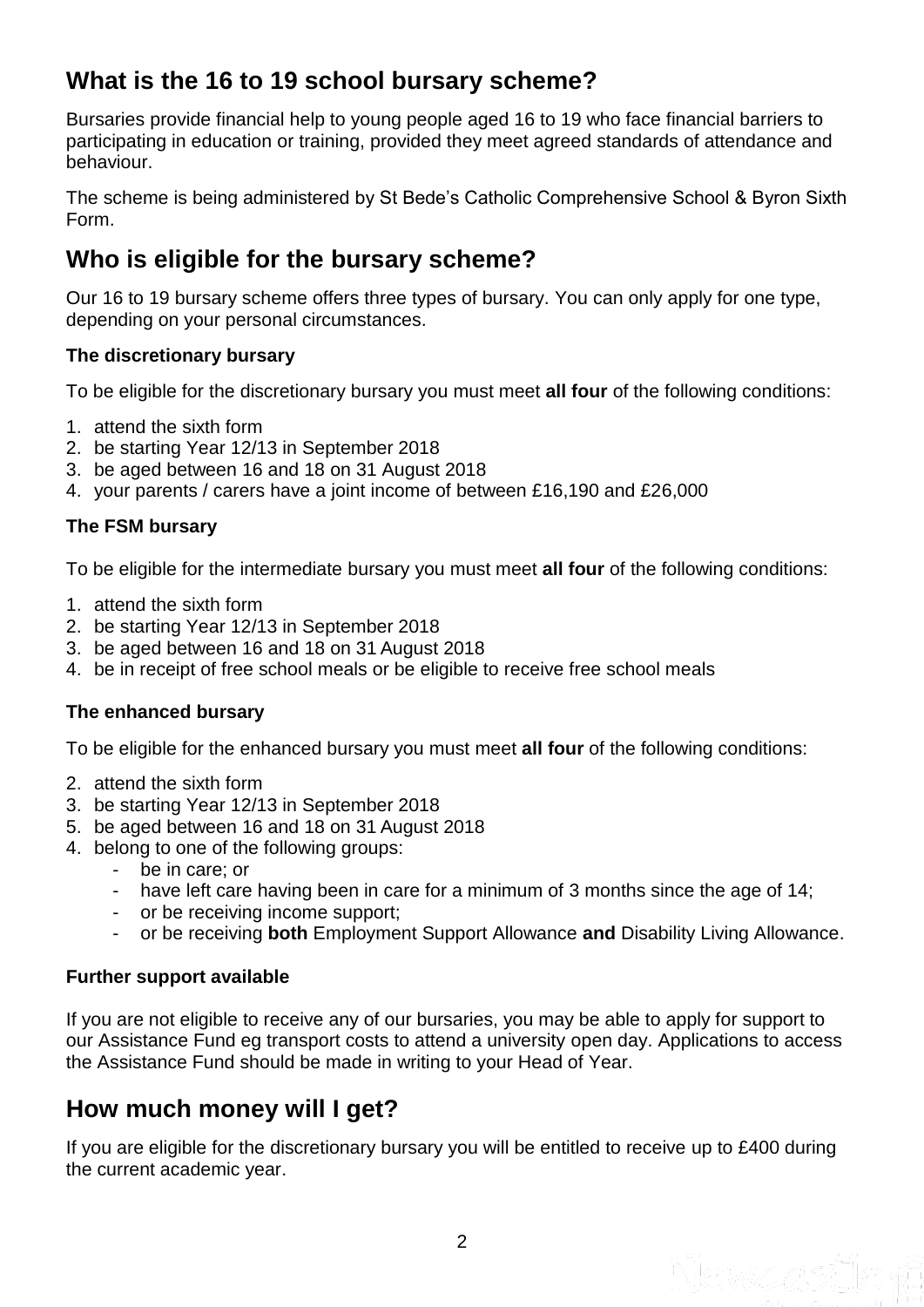If you are eligible for the FSM bursary you will be entitled to receive up to £600 during the current academic year.

If you are eligible for the enhanced bursary you will be entitled to £1,200 during the current academic year.

## **What can I use the bursary for?**

The bursary is to help with costs related to your studies, for example transport, books and equipment, and other costs associated with your course.

#### **Are there any conditions attached to the scheme?**

Yes. The sixth form will expect you to have attendance of at least 95% and display good behaviour. We will talk to you about the standards of behaviour that we consider acceptable.

Your bursary award will be conditional up on you meeting the expected requirements.

# **How do I apply?**

- 1. Complete the application form at the back of this pack.
- 2. If you are applying for the discretionary bursary, your parent or carer also needs to complete part of the form.
- 3. If you are applying for the FSM bursary, your parent or carer also needs to complete the FSM Entitlement Verification Check form.
- 4. Attach evidence of your financial or living situation to support your application. These must be the original documents, not photocopies.

A representative of the sixth form will check your application form has been fully completed, check the supporting evidence, and then submit it for processing.

### **When do I need to apply by and how will I hear the outcome?**

The deadline for applying is 28<sup>th</sup> September 2018, however, late applications will be considered.

We will inform everyone who applies of the outcome of your application.

We will also contact you if we need more information from you to process your application.

#### **What should I do if I'm not happy with your decision?**

If you think we have incorrectly assessed your eligibility, please phone us on 0191 5876220 to discuss your application.

#### **When will my payments start?**

When your application is approved, we will send you a schedule confirming the dates when you will be paid.

Payments will be made in arrears starting in October.

Payments will only be made after the sixth form confirms that you have met the expected standards of attendance and behaviour.

### **How will you pay me?**

Payments will be paid directly into a nominated bank account.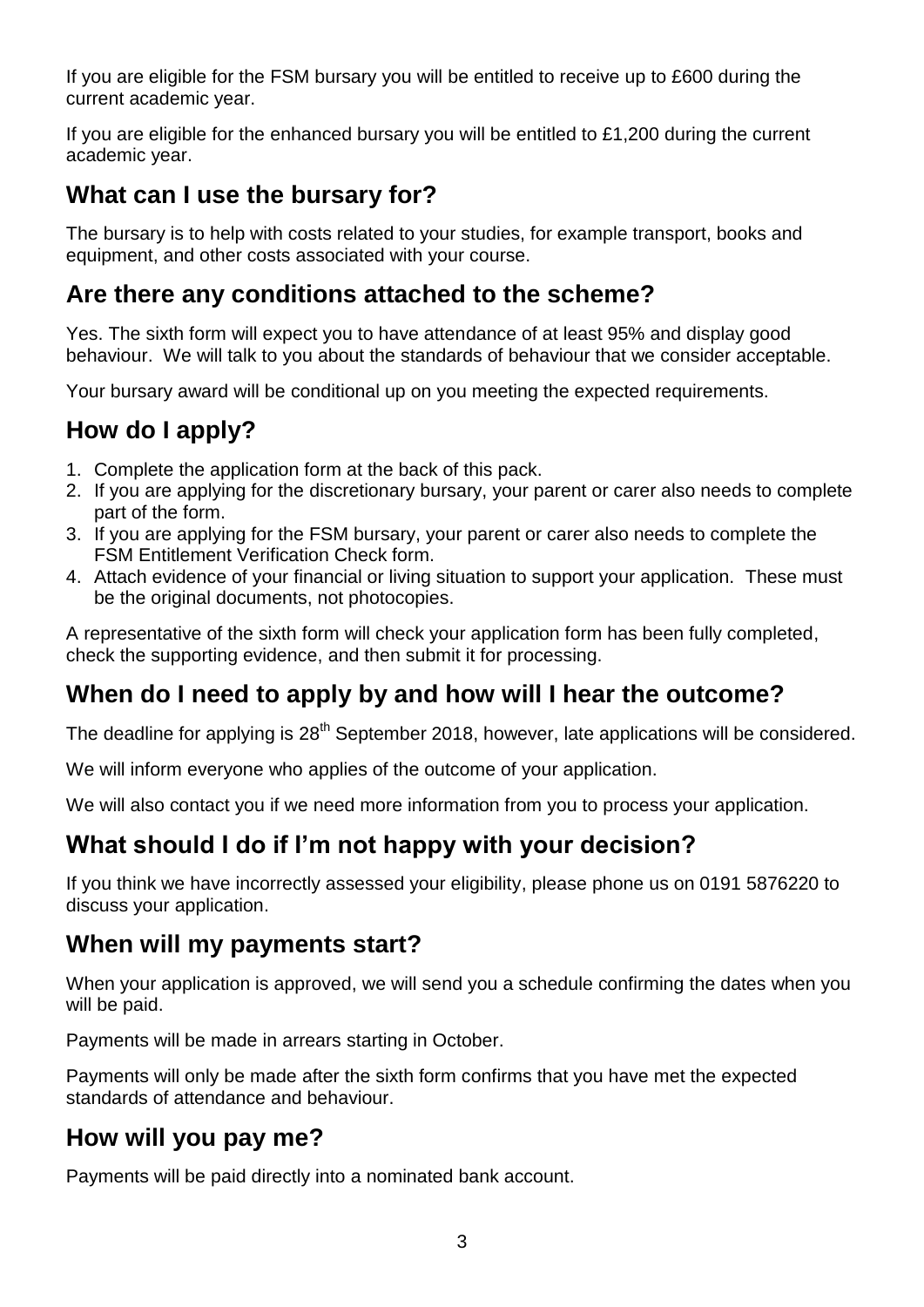# **How long will I receive payments for?**

As long as the sixth form confirms that you are meeting the expected standards of attendance and behaviour, payments will continue for the duration of the academic year 2018/19.

New applications must be submitted for consideration every year. The terms of the scheme may change for academic year 2019/20.

There is no guarantee that you will receive funding next year even if you are eligible this year. You won't receive any funding next year (2019/20) unless you reapply.

#### **Who do I contact if I have any questions?**

If you have any questions about the 16 to 19 bursary scheme you should in the first instance speak to Mrs C. Dent.

Phone: 0191 5876220

Email: enquiries@st-bedes.durham.sch.uk

#### **Where can I get more information on 16 to 19 bursary schemes?**

General information on bursary schemes is available on the following website – https://www.gov.uk/guidance/16-to-19-bursary-fund-guide-2017-to-2018-academic-year

#### **What happens if my financial or living circumstances change?**

If you have a change of personal circumstances such as a change of address or household income, you must let us know immediately in writing.

Any over payments will be repayable.

You can write to us at:

Email: enquiries@st-bedes.durham.sch.uk

Post: Byron 6<sup>th</sup> Form College St Bede's Catholic Comprehensive School **Westway** Peterlee Co Durham SR8 1DE

If you leave sixth form before completing your course, your payments will be stopped.

If you transfer to another post-16 provider, you will need to ask them about their own bursary scheme. Please be aware that their terms and conditions and payments may be different to ours.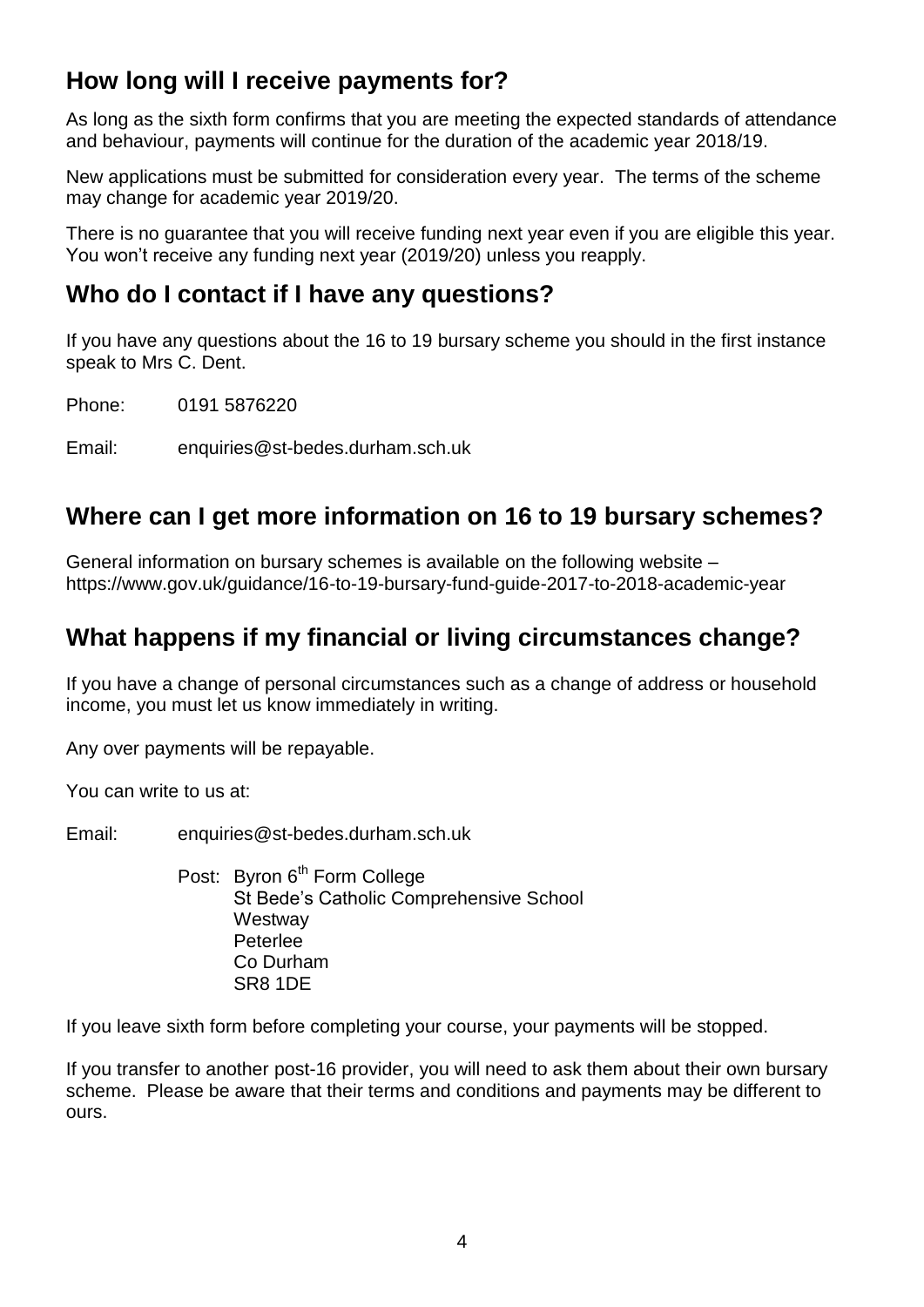# **St Bede's Catholic Comprehensive School & Byron Sixth Form College 16 to 19 bursary scheme 2018/2019: Application form**

Before you complete this application form please read the guidance carefully.

Please complete the application form using **BLOCK** capitals in black pen.

All supporting evidence must be the original documentation. Photocopies are not acceptable.

#### **Section A – To be completed by all learners**

#### **1.1 Your personal details**

| Are you: Male                                                                                  | Female               |  |  |  |  |  |  |
|------------------------------------------------------------------------------------------------|----------------------|--|--|--|--|--|--|
| Do you have any long standing illness or disability? $\qquad$ Yes $\qquad \Box$                | $No$ $\vert$ $\vert$ |  |  |  |  |  |  |
| (Long standing means anything that has troubled you over a period of time or that is likely to |                      |  |  |  |  |  |  |
| affect you over a period of time)                                                              |                      |  |  |  |  |  |  |
| If yes, does this illness or disability limit your activities in any way? Yes $\Box$           | No l                 |  |  |  |  |  |  |
|                                                                                                |                      |  |  |  |  |  |  |
|                                                                                                |                      |  |  |  |  |  |  |
| Post code____________________________                                                          |                      |  |  |  |  |  |  |
| Home phone number <b>Notifiably Mobile number</b>                                              |                      |  |  |  |  |  |  |
| National insurance number:<br>Mational insurance number:<br>Mational insurance number:         |                      |  |  |  |  |  |  |
|                                                                                                |                      |  |  |  |  |  |  |

#### **1.2 Your College details**

**St Bede's Catholic Comprehensive School & Byron 6th Form College.**

#### **1.3 Course details**

What courses are you studying?

Is your course full time or part-time (less than 30 weeks)?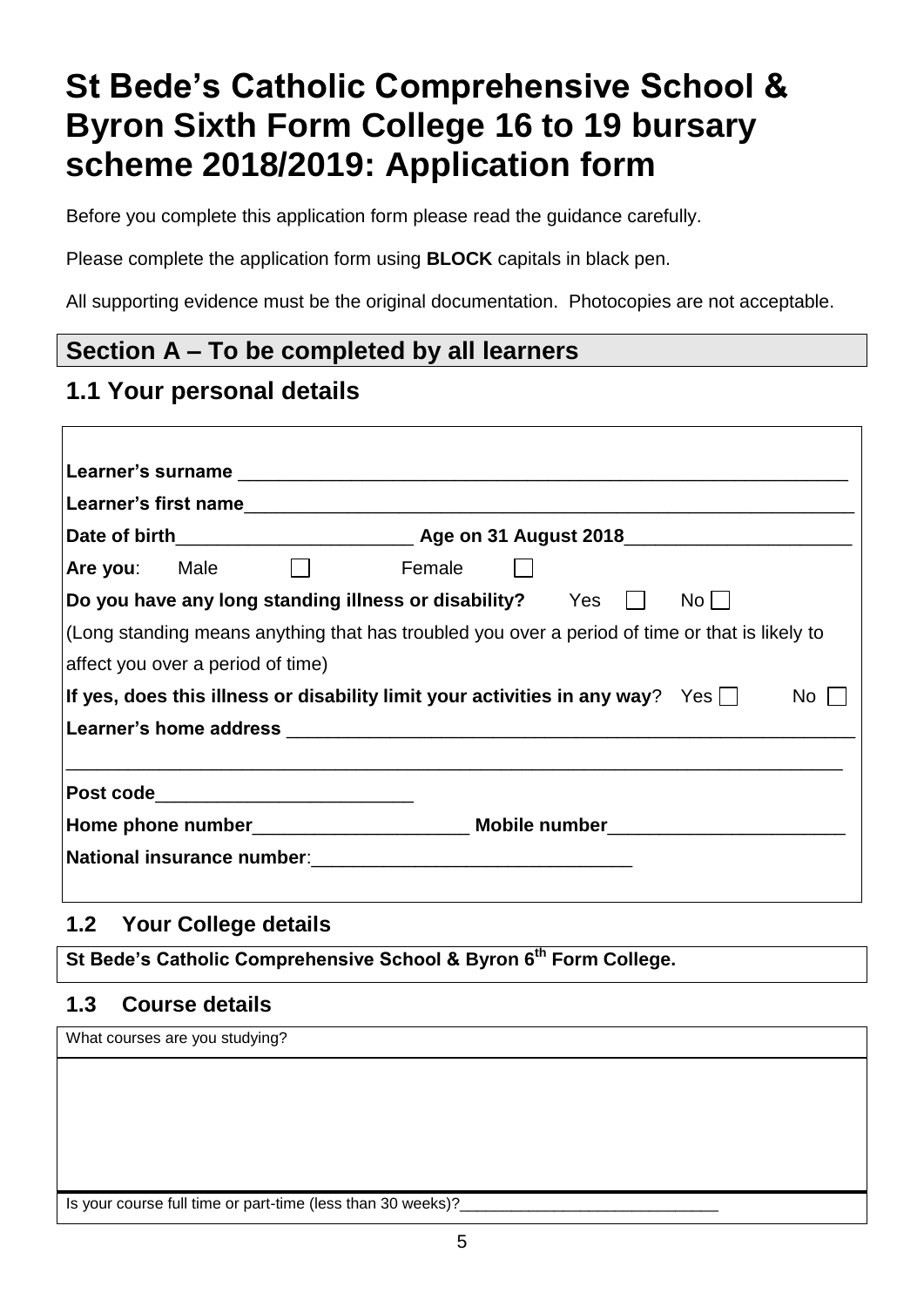#### **1.4 How do you intend to spend your bursary?**

Please indicate in the table below what costs you need the bursary to provide assistance with

| <b>Expense</b>                       | <b>Details</b> | <b>Estimated cost</b> |
|--------------------------------------|----------------|-----------------------|
| Books and equipment                  |                |                       |
| Fees, exam resits                    |                |                       |
| Transport costs                      |                |                       |
| Emergency accommodation and<br>meals |                |                       |
| Course trips                         |                |                       |
| Interviews and open days             |                |                       |
| Other costs (please specify)         |                |                       |

#### **Section B – To be completed by all learners**

#### **2.1 Which bursary are you applying for?**

Please complete either part 1 or 2 below.

| <b>Part 1: Enhanced bursary</b>                                                               |             |                                                                          |  |  |
|-----------------------------------------------------------------------------------------------|-------------|--------------------------------------------------------------------------|--|--|
| Payment of £1200 paid in arrears during the current academic year                             |             |                                                                          |  |  |
| Eligible groups for this bursary:                                                             | <b>Tick</b> | <b>Supporting evidence required</b>                                      |  |  |
| Young person in care or care leaver                                                           |             | Please attach supporting letter from your key worker or social<br>worker |  |  |
| Young person in receipt of income<br>support                                                  |             | Please attach benefits paperwork dated within the last 6<br>weeks.       |  |  |
| Young person in receipt of Employment<br>Support Allowance and Disability Living<br>Allowance |             | Please attach benefits paperwork dated within the last 6<br>weeks.       |  |  |

If you have difficulty producing the evidence required for your application please phone us on 0191 587 6220 or email enquiries@st-bedes.durham.sch.uk and we may be able to help.

| Part 2: FSM bursary                                                 |             |                                                                                                                                          |  |
|---------------------------------------------------------------------|-------------|------------------------------------------------------------------------------------------------------------------------------------------|--|
| Payment up to £600 paid in arrears during the current academic year |             |                                                                                                                                          |  |
| Eligible group for this bursary:                                    | <b>Tick</b> | Evidence to provide and what to do next                                                                                                  |  |
| • Eligible to receive free school<br>college meals                  |             | If you believe your child is eligible to receive FSM,<br>please complete the FSM Entitlement Verification<br>Check form.                 |  |
|                                                                     |             | Please note, that if your child is eligible for FSM they<br>do not need to take up this entitlement to receive the<br><b>FSM bursary</b> |  |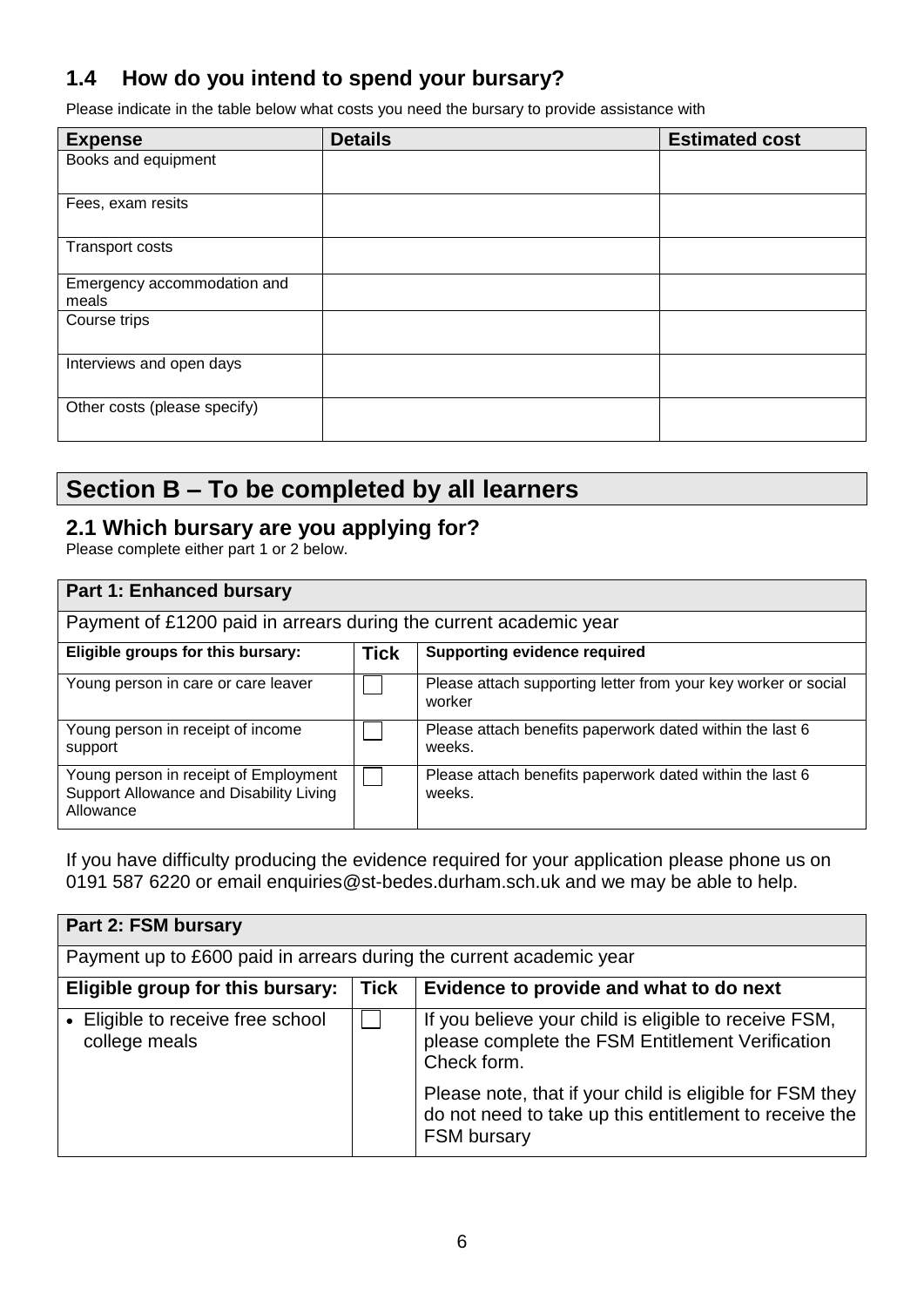| Part 3: Discretionary bursary bursary                                                 |             |                                                                                                                                                                                                                                                                       |
|---------------------------------------------------------------------------------------|-------------|-----------------------------------------------------------------------------------------------------------------------------------------------------------------------------------------------------------------------------------------------------------------------|
| Payment up to £400 paid in arrears during the current academic year                   |             |                                                                                                                                                                                                                                                                       |
| Eligible group for this bursary:                                                      | <b>Tick</b> | Evidence to provide and what to do next                                                                                                                                                                                                                               |
| • Living in a household receiving<br>a joint income of between<br>£16,190 and £26,000 |             | A parent or carer in your household must complete<br>the financial assessment at section 4.1, and attach<br>any evidence listed within the assessment. Once<br>the form has been completed and all evidence has<br>been attached taken to the college for processing. |

# **3.1 Learner declaration (to be completed by all learners)**

|                                                                                          | Your application will not be assessed unless you sign and date this declaration.                                                                                                                      |                          |  |  |  |
|------------------------------------------------------------------------------------------|-------------------------------------------------------------------------------------------------------------------------------------------------------------------------------------------------------|--------------------------|--|--|--|
|                                                                                          | • I declare that all information given on this form is correct to the best of my knowledge.                                                                                                           |                          |  |  |  |
| will not be accepted.                                                                    | • I undertake to supply any additional information that may be required to verify the information<br>given. I understand that if I refuse to provide information relevant to my claim the application |                          |  |  |  |
|                                                                                          | • I undertake to inform the college 16 to 19 Bursary Team in writing of any changes in the<br>information given relating to my circumstances.                                                         |                          |  |  |  |
|                                                                                          | • I agree to meet the expected standards of attendance and behaviour.                                                                                                                                 |                          |  |  |  |
|                                                                                          | • I agree to repay in full and immediately any money paid to me if the information I have given<br>is shown to be false or deliberately misleading.                                                   |                          |  |  |  |
|                                                                                          | • I am aware that any funding covers only the academic year 2018/19.                                                                                                                                  |                          |  |  |  |
|                                                                                          |                                                                                                                                                                                                       | Date:                    |  |  |  |
|                                                                                          |                                                                                                                                                                                                       |                          |  |  |  |
| Section C – To be completed by learner's parent or carer<br>(discretionary bursary only) |                                                                                                                                                                                                       |                          |  |  |  |
| 4.1 Financial assessment (to be completed by the learner's parent<br>or carer)           |                                                                                                                                                                                                       |                          |  |  |  |
| <b>Parents or carers within household</b>                                                |                                                                                                                                                                                                       |                          |  |  |  |
|                                                                                          | <b>Parent or carer 1</b>                                                                                                                                                                              | <b>Parent or carer 2</b> |  |  |  |
| Surname                                                                                  |                                                                                                                                                                                                       |                          |  |  |  |

| Surname                      |  |
|------------------------------|--|
| First name (s)               |  |
| Relationship to              |  |
| learner                      |  |
| Telephone number             |  |
| National insurance<br>number |  |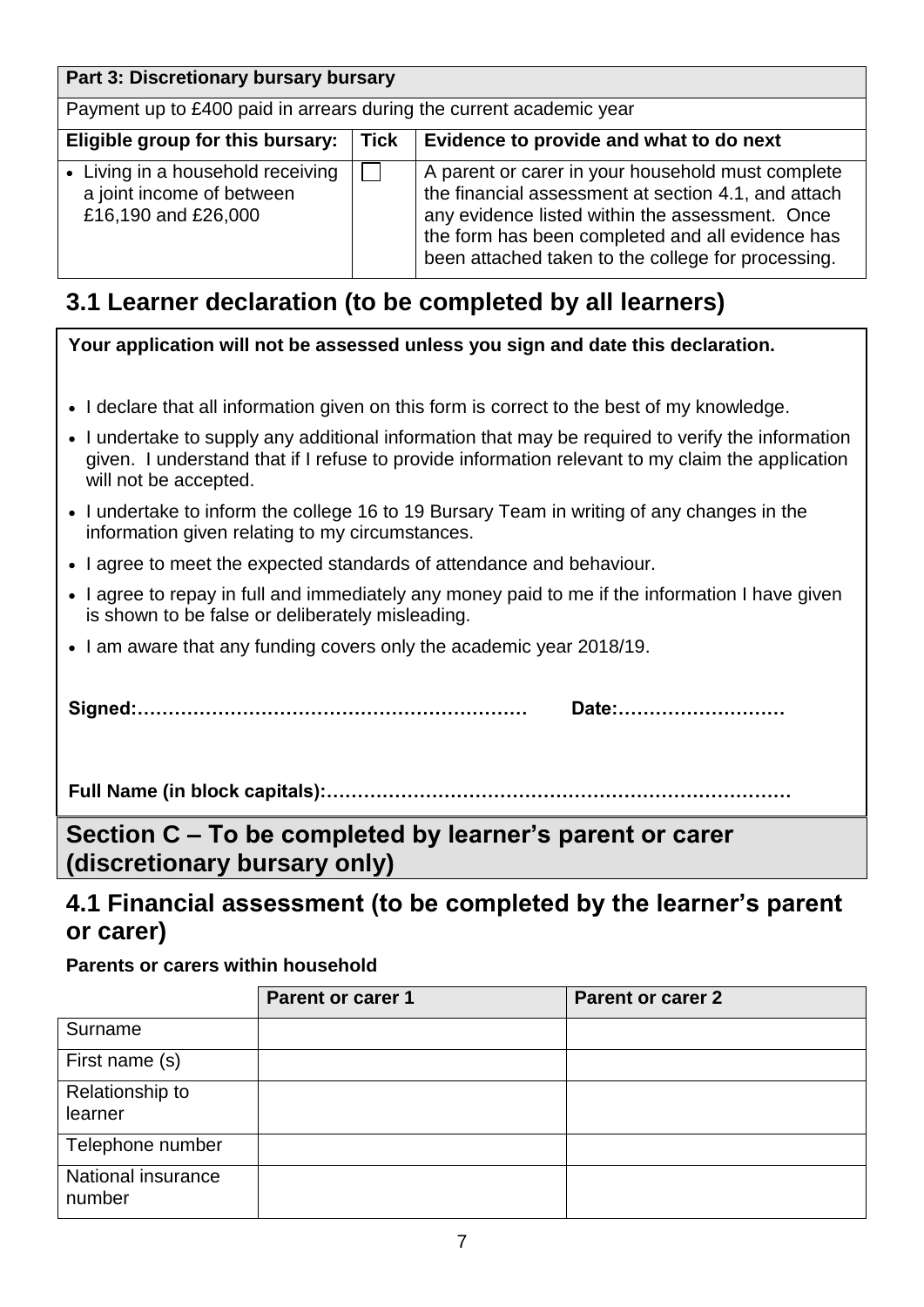In order to be eligible for the standard bursary you must declare that the learner is living in a household with income support.

| <b>Declaration of parent</b><br>or carer income                                            | <b>Parent Carer 1</b> |           | <b>Parent Carer 2</b> |           | Evidence to be attached to the<br>completed application form               |
|--------------------------------------------------------------------------------------------|-----------------------|-----------|-----------------------|-----------|----------------------------------------------------------------------------|
|                                                                                            | <b>Yes</b>            | <b>No</b> | <b>Yes</b>            | <b>No</b> |                                                                            |
| Are you employed?                                                                          |                       |           |                       |           | If yes please provide the last                                             |
| If yes, please state<br>your current annual<br>income before tax and<br>national insurance | £                     |           | £                     |           | three months worth of payslips<br>or your P60 for tax year 2017 -<br>2018. |
| Are you self-<br>employed?                                                                 |                       |           |                       |           | If yes - SA302 form or certified<br>accounts.                              |
| If yes, please state<br>your current annual<br>income before tax and<br>national insurance | £                     |           | £                     |           |                                                                            |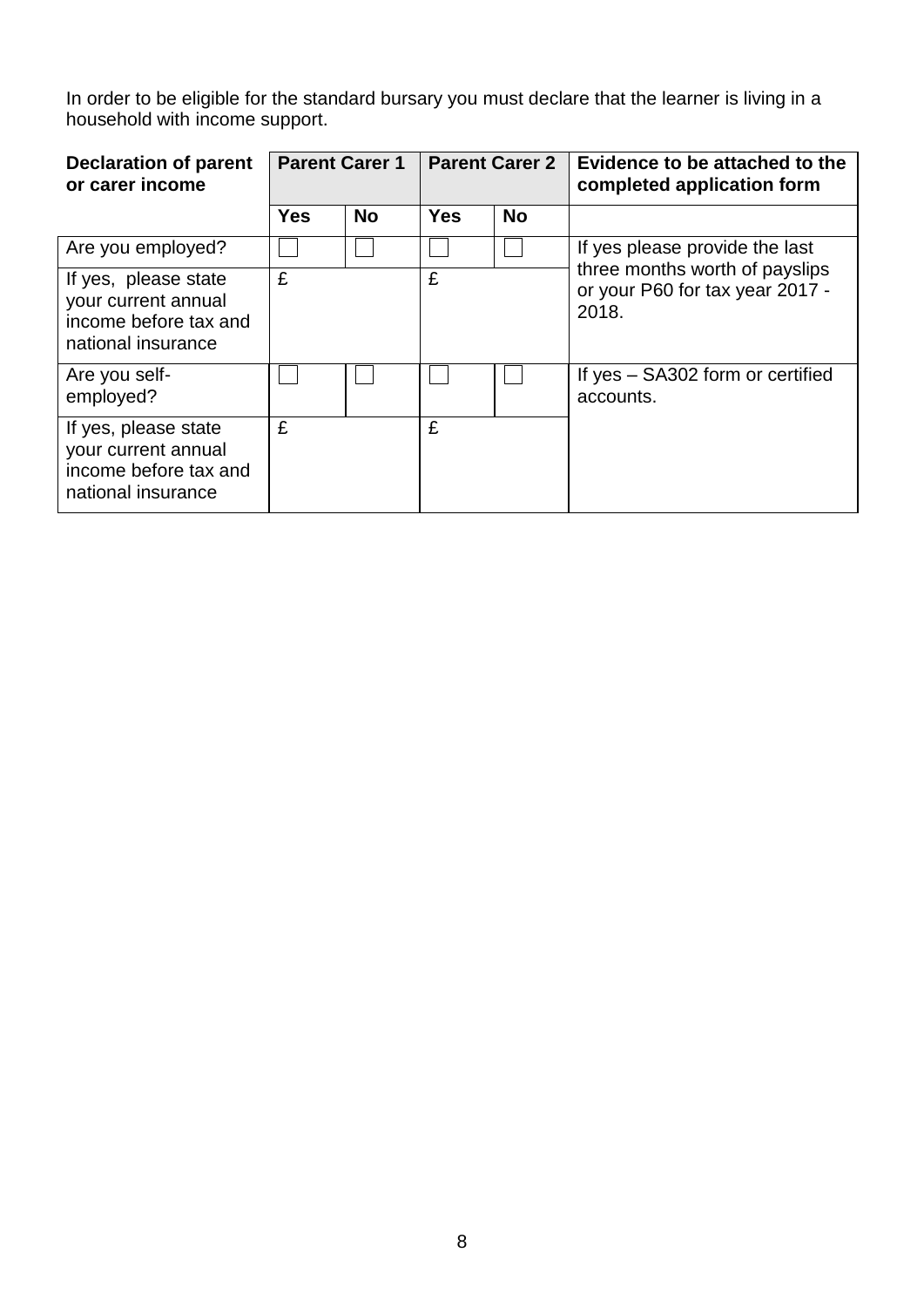#### **Do you receive any of the following grants or benefits?**

| <b>Declaration of parent</b><br>or carer income | <b>Parent Carer 1</b> |           | <b>Parent Carer 2</b> |           |                                                                        | Evidence to be attached to the<br>completed application form |
|-------------------------------------------------|-----------------------|-----------|-----------------------|-----------|------------------------------------------------------------------------|--------------------------------------------------------------|
|                                                 | <b>Yes</b>            | <b>No</b> | <b>Yes</b>            | <b>No</b> |                                                                        |                                                              |
|                                                 |                       |           |                       |           |                                                                        |                                                              |
| <b>Income Support</b>                           |                       |           |                       |           | Most recent entitlement / award<br>letter                              |                                                              |
| <b>Job Seekers Allowance</b>                    |                       |           |                       |           | Most recent entitlement / award<br>letter                              |                                                              |
| <b>Employment Support</b><br>Allowance          |                       |           |                       |           | Most recent entitlement / award<br>letter                              |                                                              |
| <b>Incapacity Benefit</b>                       |                       |           |                       |           | Most recent entitlement / award<br>letter                              |                                                              |
| Carer's Allowance                               |                       |           |                       |           | Most recent entitlement / award<br>letter                              |                                                              |
| <b>Housing Benefit</b>                          |                       |           |                       |           | Most recent entitlement / award<br>letter                              |                                                              |
| <b>Council Tax Benefit</b>                      |                       |           |                       |           | Most recent entitlement / award<br>letter                              |                                                              |
| <b>Child Benefit</b>                            |                       |           |                       |           | Most recent award letter                                               |                                                              |
| <b>Working Tax Credit</b>                       |                       |           |                       |           | "Working Tax Credit Award<br>Notice marked 2018-19".                   |                                                              |
|                                                 |                       |           |                       |           | It must be for full year and not<br>partial awards (full award notice) |                                                              |
| <b>Child Tax Credit</b>                         |                       |           |                       |           | "Working Tax Credit Award<br>Notice marked 2018-19"                    |                                                              |
|                                                 |                       |           |                       |           | It must be for full year and not<br>partial awards (full award notice) |                                                              |
| Any other benefit                               |                       |           |                       |           | Most recent entitlement / award<br>letter                              |                                                              |
| <b>Grants or bursaries</b>                      |                       |           |                       |           | Relevant paperwork detailing<br>entitlement and amount paid            |                                                              |
| <b>Disability Living</b><br>Allowance           |                       |           |                       |           | Most recent entitlement / award<br>letter                              |                                                              |
| Do you receive any<br>other income?             |                       |           |                       |           | Relevant paperwork that<br>includes details on the income<br>received. |                                                              |

If you have difficulty producing the evidence required for your application please phone us on 0191 587 6220 or email enquiries@st-bedes.durham.sch.uk and we may be able to help.